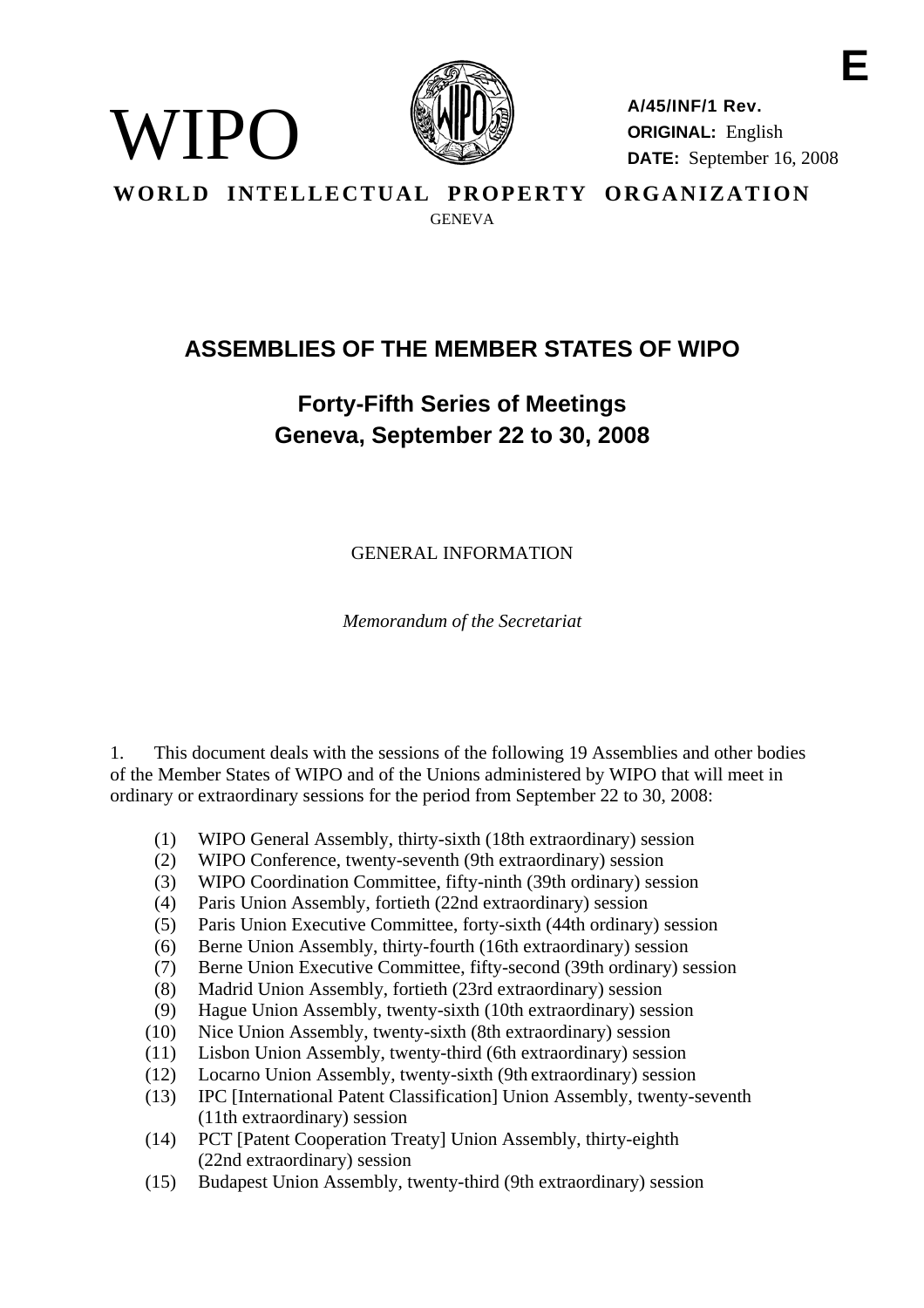- (16) Vienna Union Assembly, nineteenth (7th extraordinary) session
- (17) WCT [WIPO Copyright Treaty] Assembly, sixth (3rd extraordinary) session
- (18) WPPT [WIPO Performances and Phonograms Treaty] Assembly, sixth (3rd extraordinary) session
- (19) PLT [Patent Law Treaty] Assembly, fifth (3rd extraordinary) session.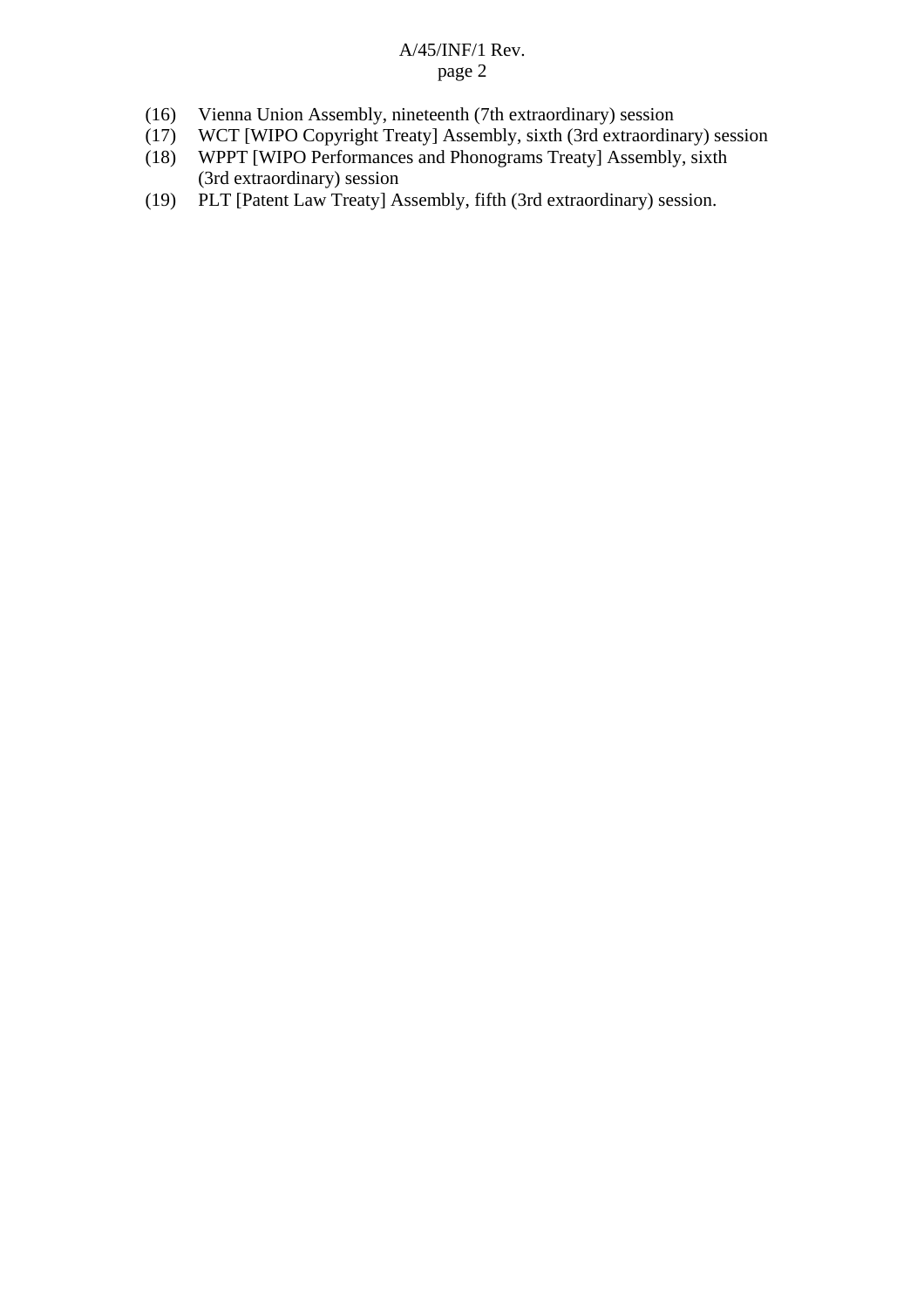# Members

<span id="page-2-0"></span> $\overline{a}$ 1

2. The members of each of the 19 Assemblies and other bodies of the Member States are the following:

- (1) WIPO General Assembly: Albania, Algeria, Andorra, Angola, Antigua and Barbuda, Argentina, Armenia, Australia, Austria, Azerbaijan, Bahamas, Bahrain, Bangladesh, Barbados, Belarus, Belgium, Belize, Benin, Bhutan, Bolivia, Bosnia and Herzegovina, Botswana, Brazil, Bulgaria, Burkina Faso, Burundi, Cambodia, Cameroon, Canada, Cape Verde, Central African Republic, Chad, Chile, China, Colombia, Comoros, Congo, Costa Rica, Côte d'Ivoire, Croatia, Cuba, Cyprus, Czech Republic, Democratic People's Republic of Korea, Democratic Republic of the Congo, Denmark, Djibouti, Dominica, Dominican Republic, Ecuador, Egypt, El Salvador, Equatorial Guinea, Estonia, Fiji, Finland, France, Gabon, Gambia, Georgia, Germany, Ghana, Greece, Grenada, Guatemala, Guinea, Guinea-Bissau, Guyana, Haiti, Holy See, Honduras, Hungary, Iceland, India, Indonesia, Iran (Islamic Republic of), Iraq, Ireland, Israel, Italy, Jamaica, Japan, Jordan, Kazakhstan, Kenya, Kyrgyzstan, Lao People's Democratic Republic, Latvia, Lebanon, Lesotho, Liberia, Libyan Arab Jamahiriya, Liechtenstein, Lithuania, Luxembourg, Madagascar, Malawi, Malaysia, Mali, Malta, Mauritania, Mauritius, Mexico, Moldova, Monaco, Mongolia, Montenegro, Morocco, Mozambique, Namibia, Nepal, Netherlands, New Zealand, Nicaragua, Niger, Nigeria, Norway, Oman, Pakistan, Panama, Papua New Guinea, Paraguay, Peru, Philippines, Poland, Portugal, Qatar, Republic of Korea, Romania, Russian Federation, Rwanda, Saint Kitts and Nevis, Saint Lucia, Saint Vincent and the Grenadines, Samoa, San Marino, Sao Tome and Principe, Saudi Arabia, Senegal, Serbia, Seychelles, Sierra Leone, Singapore, Slovakia, Slovenia, South Africa, Spain, Sri Lanka, Sudan, Suriname, Swaziland, Sweden, Switzerland, Syrian Arab Republic, Tajikistan, Thailand, The former Yugoslav Republic of Macedonia, Togo, Tonga, Trinidad and Tobago, Tunisia, Turkey, Turkmenistan, Uganda, Ukraine, United Arab Emirates, United Kingdom, United Republic of Tanzania, United States of America, Uruguay, Uzbekistan, Venezuela, Viet Nam, Yemen, Zambia, Zimbabwe (176).
- (2) WIPO Conference<sup>[1](#page-2-0)</sup>: In addition to the States members of the WIPO General Assembly listed above: Afghanistan, Brunei Darussalam, Eritrea, Ethiopia, Kuwait, Maldives, Myanmar, Somalia (176 +  $8 = 184$ ).
	- (3) WIPO Coordination Committee: Afghanistan (*ad hoc*), Algeria, Angola, Argentina, Australia, Austria, Bangladesh, Barbados, Belgium, Benin, Brazil, Bulgaria, Cameroon, Canada, Chile, China, Colombia, Costa Rica, Côte d'Ivoire, Cuba, Democratic People's Republic of Korea, Democratic Republic of the Congo, Denmark, Dominican Republic, Ecuador, Egypt, El Salvador, Ethiopia (*ad hoc*), Finland, France, Germany, Ghana, Hungary, Iceland, India, Indonesia, Iran (Islamic Republic of), Ireland, Italy, Japan, Jordan, Kenya, Kyrgyzstan, Latvia, Libyan Arab Jamahiriya, Luxembourg, Madagascar, Malaysia, Mexico, Morocco, Netherlands, New Zealand, Nigeria, Norway, Oman, Pakistan,

The members of the WIPO Conference constitute "the Members of WIPO".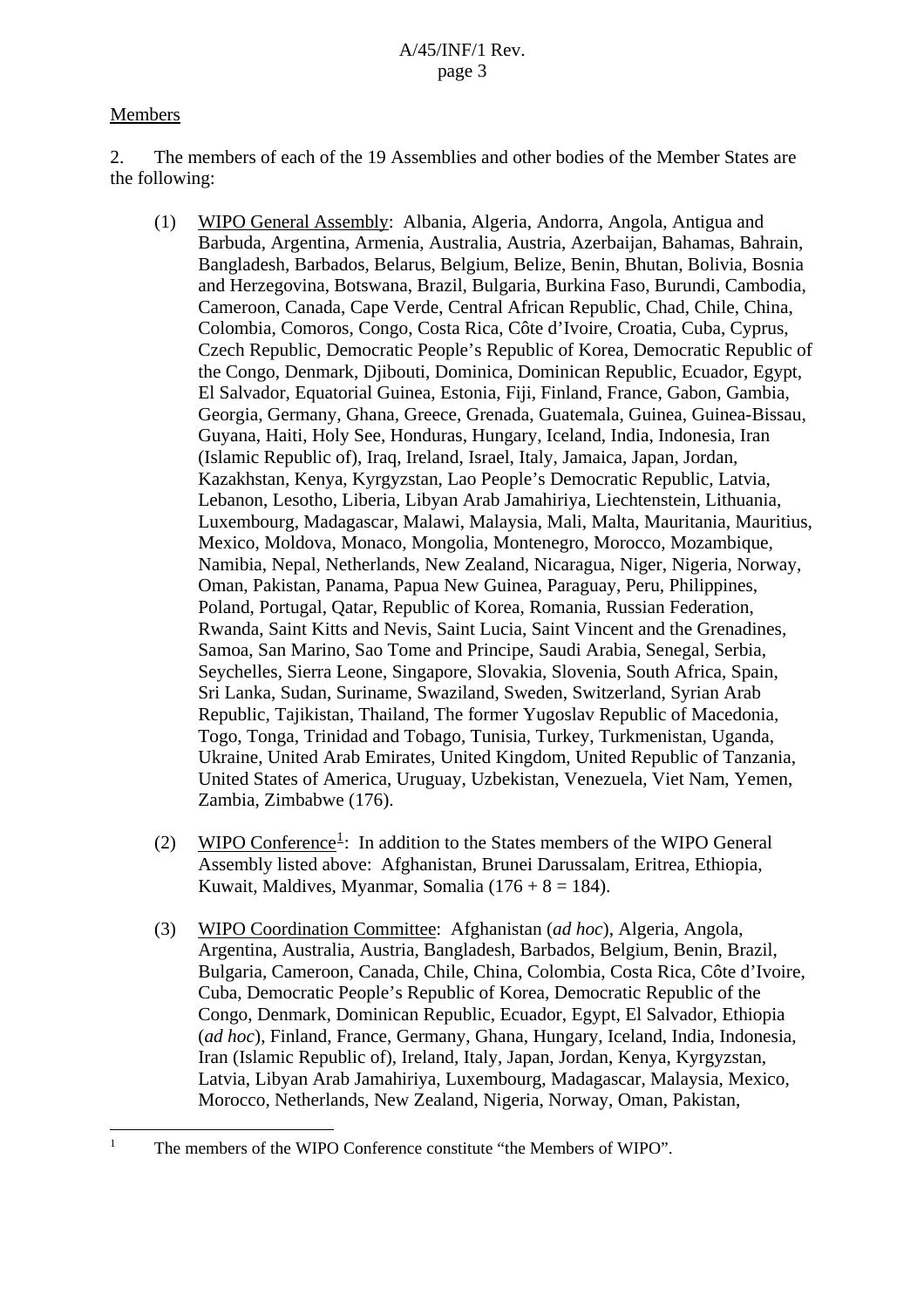Paraguay, Peru, Philippines, Poland, Portugal, Republic of Korea, Romania, Russian Federation, Senegal, Singapore, Slovenia, South Africa, Spain, Sweden, Switzerland (*ex officio*), Thailand, Tunisia, Turkey, Uganda, Ukraine, United Kingdom, United States of America, Uruguay, Uzbekistan, Venezuela, Yemen, Zambia (83).

- (4) Paris Union Assembly: Albania, Algeria, Andorra, Angola, Antigua and Barbuda, Argentina, Armenia, Australia, Austria, Azerbaijan, Bahamas, Bahrain, Bangladesh, Barbados, Belarus, Belgium, Belize, Benin, Bhutan, Bolivia, Bosnia and Herzegovina, Botswana, Brazil, Bulgaria, Burkina Faso, Burundi, Cambodia, Cameroon, Canada, Central African Republic, Chad, Chile, China, Colombia, Comoros, Congo, Costa Rica, Côte d'Ivoire, Croatia, Cuba, Cyprus, Czech Republic, Democratic People's Republic of Korea, Democratic Republic of the Congo, Denmark, Djibouti, Dominica, Ecuador, Egypt, El Salvador, Equatorial Guinea, Estonia, Finland, France, Gabon, Gambia, Georgia, Germany, Ghana, Greece, Grenada, Guatemala, Guinea, Guinea-Bissau, Guyana, Haiti, Holy See, Honduras, Hungary, Iceland, India, Indonesia, Iran (Islamic Republic of), Iraq, Ireland, Israel, Italy, Jamaica, Japan, Jordan, Kazakhstan, Kenya, Kyrgyzstan, Lao People's Democratic Republic, Latvia, Lebanon, Lesotho, Liberia, Libyan Arab Jamahiriya, Liechtenstein, Lithuania, Luxembourg, Madagascar, Malawi, Malaysia, Mali, Malta, Mauritania, Mauritius, Mexico, Moldova, Monaco, Mongolia, Montenegro, Morocco, Mozambique, Namibia, Nepal, Netherlands, New Zealand, Nicaragua, Niger, Norway, Oman, Pakistan, Panama, Papua New Guinea, Paraguay, Peru, Philippines, Poland, Portugal, Qatar, Republic of Korea, Romania, Russian Federation, Rwanda, Saint Kitts and Nevis, Saint Lucia, Saint Vincent and the Grenadines, San Marino, Sao Tome and Principe, Saudi Arabia, Senegal, Serbia, Seychelles, Sierra Leone, Singapore, Slovakia, Slovenia, South Africa, Spain, Sri Lanka, Sudan, Suriname, Swaziland, Sweden, Switzerland, Syrian Arab Republic, Tajikistan, Thailand, The former Yugoslav Republic of Macedonia, Togo, Tonga, Trinidad and Tobago, Tunisia, Turkey, Turkmenistan, Uganda, Ukraine, United Arab Emirates, United Kingdom, United Republic of Tanzania, United States of America, Uruguay, Uzbekistan, Venezuela, Viet Nam, Yemen, Zambia, Zimbabwe (171).
- (5) Paris Union Executive Committee:

 Angola, Argentina, Bangladesh, Barbados, Benin, Cameroon, Canada, Chile, Colombia, Cuba, Democratic Republic of the Congo, Denmark, Ecuador, Finland, Ghana, Hungary, Iran (Islamic Republic of), Ireland, Italy, Jordan, Kenya, Latvia, Luxembourg, Madagascar, Netherlands, New Zealand, Oman, Pakistan, Peru, Republic of Korea, Senegal, South Africa, Switzerland (*ex officio)*, Tunisia, Turkey, Uganda, Ukraine, United Kingdom, Uzbekistan, Venezuela, Yemen, Zambia (42).

 (6) Berne Union Assembly: Albania, Algeria, Andorra, Antigua and Barbuda, Argentina, Armenia, Australia, Austria, Azerbaijan, Bahamas, Bahrain, Bangladesh, Barbados, Belarus, Belgium, Belize, Benin, Bhutan, Bolivia, Bosnia and Herzegovina, Botswana, Brazil, Brunei Darussalam, Bulgaria, Burkina Faso, Cameroon, Canada, Cape Verde, Central African Republic, Chad, Chile, China, Colombia, Comoros, Congo, Costa Rica, Côte d'Ivoire, Croatia, Cuba, Cyprus, Czech Republic, Democratic People's Republic of Korea, Democratic Republic of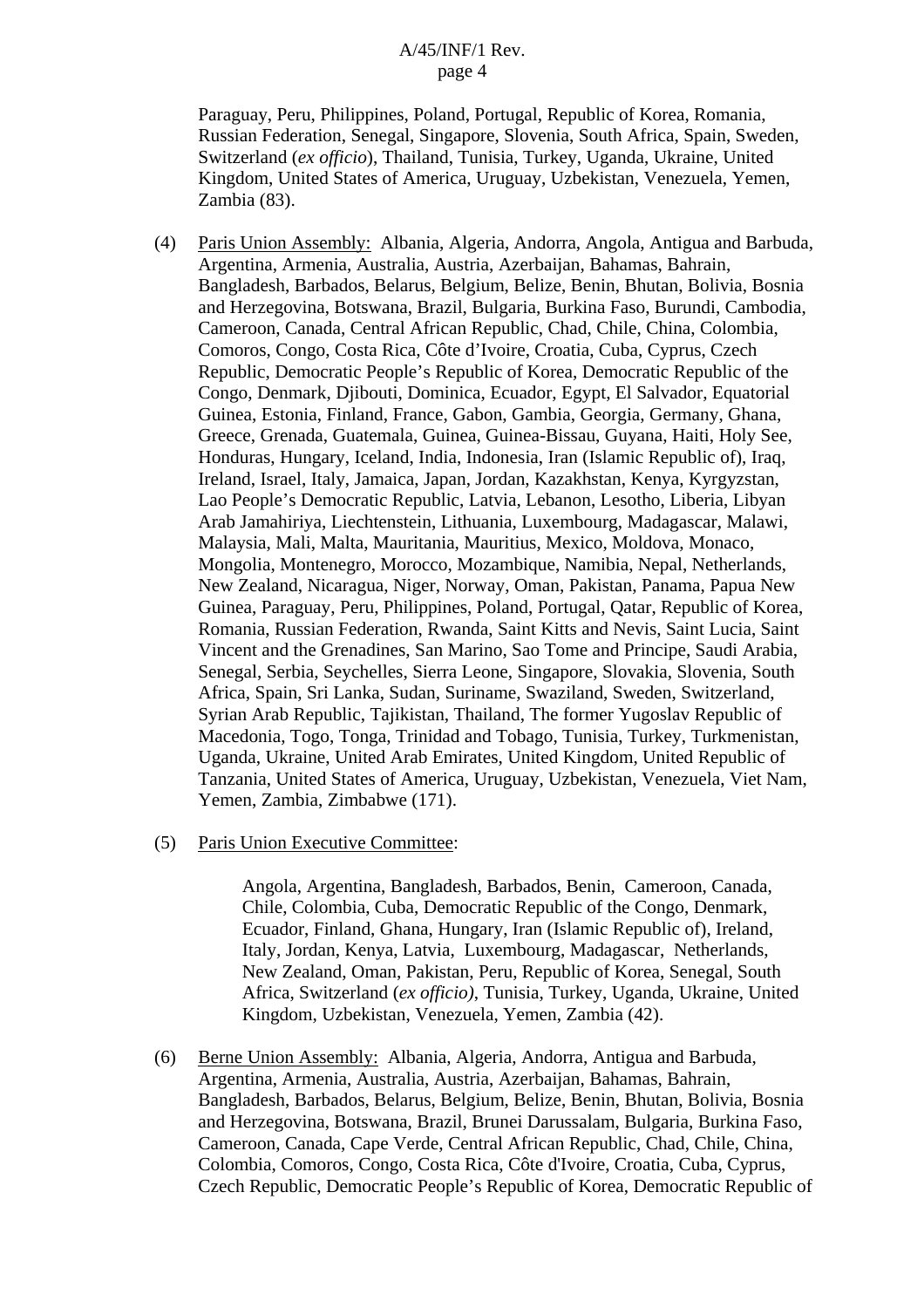the Congo, Denmark, Djibouti, Dominica, Dominican Republic, Ecuador, Egypt, El Salvador, Equatorial Guinea, Estonia, Fiji, Finland, France, Gabon, Gambia, Georgia, Germany, Ghana, Greece, Grenada, Guatemala, Guinea, Guinea-Bissau, Guyana, Haiti, Holy See, Honduras, Hungary, Iceland, India, Indonesia, Ireland, Israel, Italy, Jamaica, Japan, Jordan, Kazakhstan, Kenya, Kyrgyzstan, Latvia, Lesotho, Liberia, Libyan Arab Jamahiriya, Liechtenstein, Lithuania, Luxembourg, Malawi, Malaysia, Mali, Malta, Mauritania, Mauritius, Mexico, Micronesia (Federated States of), Moldova, Monaco, Mongolia, Montenegro, Morocco, Namibia, Nepal, Netherlands, Nicaragua, Niger, Nigeria, Norway, Oman, Pakistan, Panama, Paraguay, Peru, Philippines, Poland, Portugal, Qatar, Republic of Korea, Romania, Russian Federation, Rwanda, Saint Kitts and Nevis, Saint Lucia, Saint Vincent and the Grenadines, Samoa, Saudi Arabia, Senegal, Serbia, Singapore, Slovakia, Slovenia, South Africa, Spain, Sri Lanka, Sudan, Suriname, Swaziland, Sweden, Switzerland, Syrian Arab Republic, Tajikistan, Thailand, The former Yugoslav Republic of Macedonia, Togo, Tonga, Trinidad and Tobago, Tunisia, Turkey, Ukraine, United Arab Emirates, United Kingdom, United Republic of Tanzania, United States of America, Uruguay, Uzbekistan, Venezuela, Viet Nam, Yemen, Zambia, Zimbabwe (161).

(7) Berne Union Executive Committee:

 Algeria, Australia, Austria, Belgium, Brazil, Bulgaria, China, Costa Rica, Côte d'Ivoire, Democratic People's Republic of Korea, Dominican Republic, Egypt, El Salvador, France, Germany, Iceland, India, Indonesia, Japan, Kyrgyzstan, Libyan Arab Jamahiriya, Malaysia, Mexico, Morocco, Nigeria, Norway, Paraguay, Philippines, Poland, Portugal, Romania, Russian Federation, Singapore, Slovenia, Spain, Sweden, Switzerland (*ex officio)*, Thailand, United States of America, Uruguay (40).

- (8) Madrid Union Assembly: Albania, Algeria, Antigua and Barbuda, Armenia, Australia, Austria, Azerbaijan, Bahrain, Belarus, Belgium, Bhutan, Bosnia and Herzegovina, Botswana, Bulgaria, China, Croatia, Cuba, Cyprus, Czech Republic, Democratic People's Republic of Korea, Denmark, Egypt, Estonia, European Community, Finland, France, Georgia, Germany, Ghana, Greece, Hungary, Iceland, Iran (Islamic Republic of), Ireland, Italy, Japan, Kazakhstan, Kenya, Kyrgyzstan, Latvia, Lesotho, Liberia, Liechtenstein, Lithuania, Luxembourg, Madagascar, Moldova, Monaco, Mongolia, Montenegro, Morocco, Mozambique, Namibia, Netherlands, Norway, Oman, Poland, Portugal, Republic of Korea, Romania, Russian Federation, San Marino, Sao Tome and Principe (as from December 8, 2008), Serbia, Sierra Leone, Singapore, Slovakia, Slovenia, Spain, Sudan, Swaziland, Sweden, Switzerland, Syrian Arab Republic, Tajikistan, The former Yugoslav Republic of Macedonia, Turkey, Turkmenistan, Ukraine, United Kingdom, United States of America, Uzbekistan, Viet Nam, Zambia (84).
- (9) Hague Union Assembly: African Intellectual Property Organization (OAPI), Albania, Armenia, Belgium, Belize, Benin, Botswana, Bulgaria, Côte d'Ivoire, Croatia, Democratic People's Republic of Korea, Denmark (as from December 9, 2008), Egypt, Estonia, European Community, France, Gabon, Georgia, Germany, Ghana, Greece, Hungary, Iceland, Italy, Kyrgyzstan, Latvia, Liechtenstein, Lithuania (as from September 26, 2008), Luxembourg, Mali, Moldova, Monaco, Mongolia, Montenegro, Morocco, Namibia, Netherlands,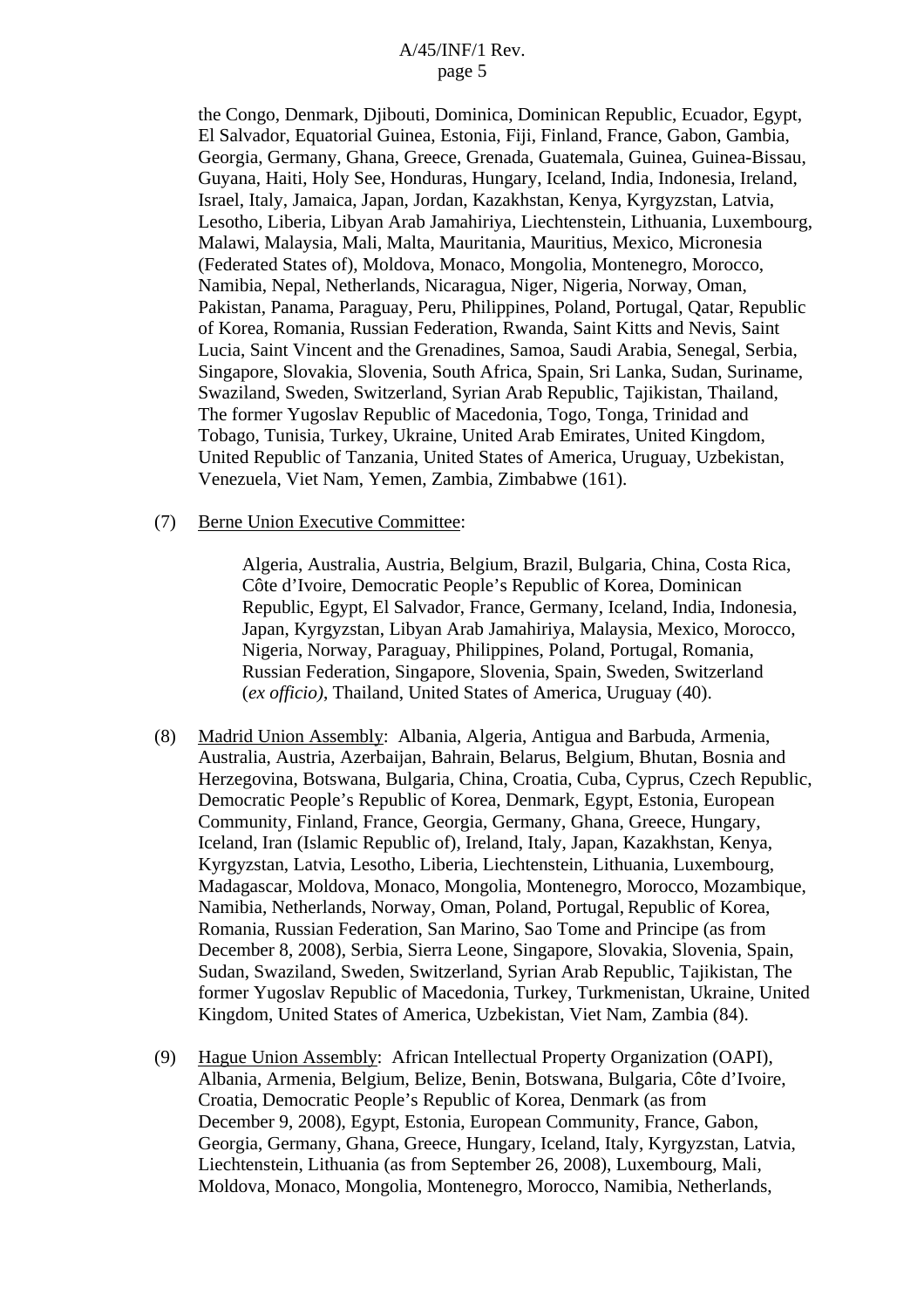Niger, Romania, Sao Tome and Principe (as from December 8, 2008), Senegal, Serbia, Singapore, Slovenia, Spain, Suriname, Switzerland, Syrian Arab Republic, The former Yugoslav Republic of Macedonia, Turkey, Ukraine (51).

- (10) Nice Union Assembly: Albania, Algeria, Argentina, Armenia, Australia, Austria, Azerbaijan, Bahrain, Barbados, Belarus, Belgium, Benin, Bosnia and Herzegovina, Bulgaria, China, Croatia, Cuba, Czech Republic, Democratic People's Republic of Korea, Denmark, Dominica, Egypt, Estonia, Finland, France, Georgia, Germany, Greece, Guinea, Hungary, Iceland, Ireland, Israel, Italy, Jamaica, Japan, Jordan (as from November 14, 2008), Kazakhstan, Kyrgyzstan, Latvia, Liechtenstein, Lithuania, Luxembourg, Malawi, Malaysia, Mexico, Moldova, Monaco, Mongolia, Montenegro, Morocco, Mozambique, Netherlands, Norway, Poland, Portugal, Republic of Korea, Romania, Russian Federation, Saint Kitts and Nevis, Saint Lucia, Serbia, Singapore, Slovakia, Slovenia, Spain, Suriname, Sweden, Switzerland, Syrian Arab Republic, Tajikistan, The former Yugoslav Republic of Macedonia, Trinidad and Tobago, Turkey, Turkmenistan, Ukraine, United Kingdom, United Republic of Tanzania, United States of America, Uruguay, Uzbekistan (81).
- (11) Lisbon Union Assembly: Algeria, Bulgaria, Burkina Faso, Congo, Costa Rica, Cuba, Czech Republic, Democratic People's Republic of Korea, France, Gabon, Georgia, Hungary, Iran (Islamic Republic of), Israel, Italy, Mexico, Moldova, Montenegro, Nicaragua, Peru, Portugal, Serbia, Slovakia, Togo, Tunisia (25).
- (12) Locarno Union Assembly: Austria, Armenia, Azerbaijan, Belarus, Belgium, Bosnia and Herzegovina, Bulgaria, China, Croatia, Cuba, Czech Republic, Democratic People's Republic of Korea, Denmark, Estonia, Finland, France, Germany, Greece, Guinea, Hungary, Iceland, Ireland, Italy, Kazakhstan, Kyrgyzstan, Latvia, Malawi, Mexico, Moldova, Mongolia, Montenegro, Netherlands, Norway, Romania, Russian Federation, Serbia, Slovakia, Slovenia, Spain, Sweden, Switzerland, Tajikistan, The former Yugoslav Republic of Macedonia, Trinidad and Tobago, Turkey, Turkmenistan, United Kingdom, Uruguay, Uzbekistan (49).
- (13) IPC Union Assembly: Albania, Argentina, Armenia, Australia, Austria, Azerbaijan, Belarus, Belgium, Brazil, Bulgaria, Canada, China, Croatia, Cuba, Czech Republic, Democratic People's Republic of Korea, Denmark, Egypt, Estonia, Finland, France, Germany, Greece, Guinea, Ireland, Israel, Italy, Japan, Kazakhstan, Kyrgyzstan, Luxembourg, Malawi, Mexico, Moldova, Monaco, Mongolia, Netherlands, Norway, Poland, Portugal, Republic of Korea, Romania, Russian Federation, Slovakia, Slovenia, Spain, Suriname, Sweden, Switzerland, Tajikistan, The former Yugoslav Republic of Macedonia, Trinidad and Tobago, Turkey, Turkmenistan, United Kingdom, United States of America, Uruguay, Uzbekistan (58).
- (14) PCT Union Assembly: Albania, Algeria, Angola, Antigua and Barbuda, Armenia, Australia, Austria, Azerbaijan, Bahrain, Barbados, Belarus, Belgium, Belize, Benin, Bosnia and Herzegovina, Botswana, Brazil, Bulgaria, Burkina Faso, Cameroon, Canada, Central African Republic, Chad, China, Colombia, Comoros, Congo, Costa Rica, Côte d'Ivoire, Croatia, Cuba, Cyprus, Czech Republic, Democratic People's Republic of Korea, Denmark, Dominica, Dominican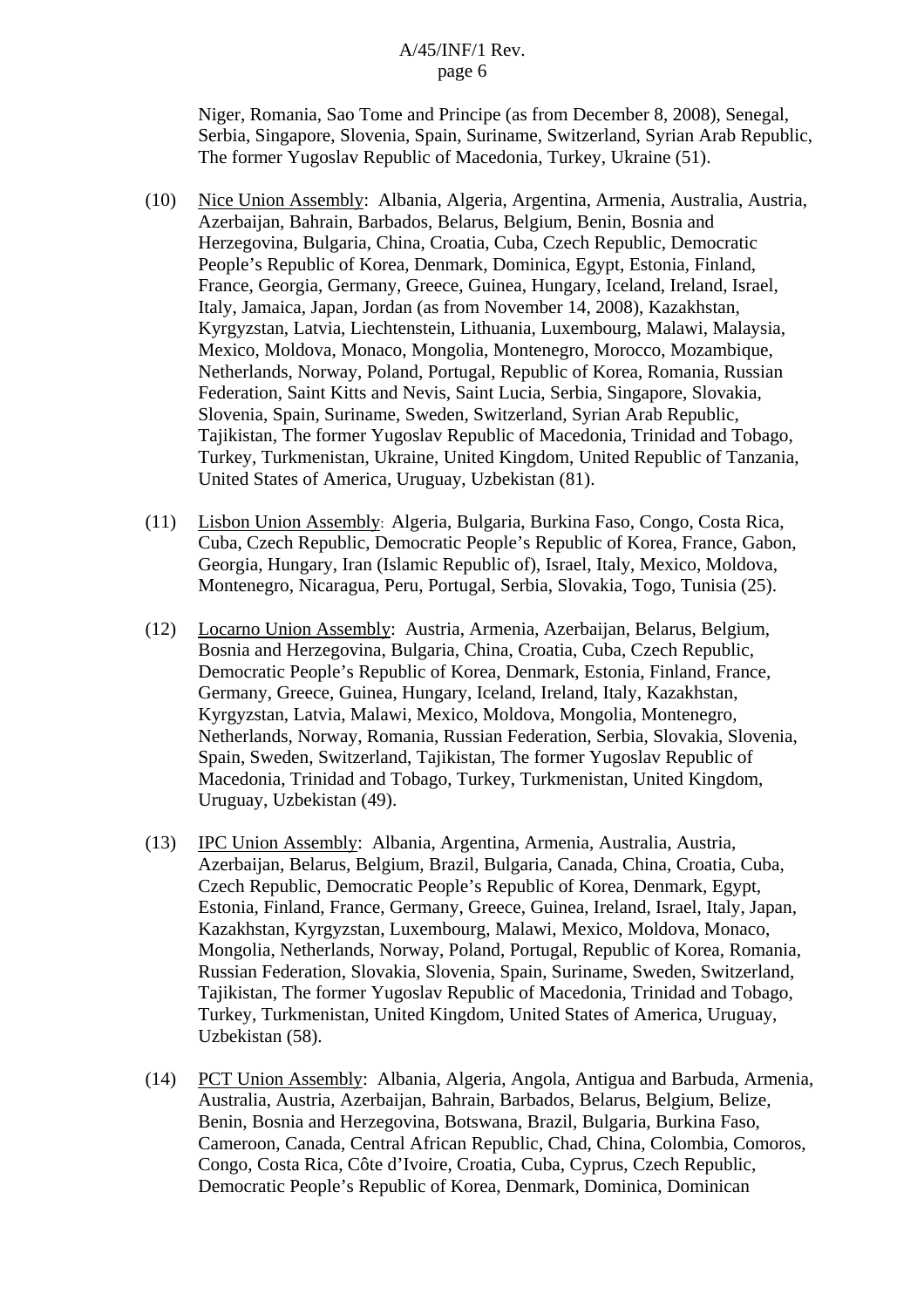Republic, Ecuador, Egypt, El Salvador, Equatorial Guinea, Estonia, Finland, France, Gabon, Gambia, Georgia, Germany, Ghana, Greece, Grenada, Guatemala, Guinea, Guinea-Bissau, Honduras, Hungary, Iceland, India, Indonesia, Ireland, Israel, Italy, Japan, Kazakhstan, Kenya, Kyrgyzstan, Lao People's Democratic Republic, Latvia, Lesotho, Liberia, Libyan Arab Jamahiriya, Liechtenstein, Lithuania, Luxembourg, Madagascar, Malawi, Malaysia, Mali, Malta, Mauritania, Mexico, Moldova, Monaco, Mongolia, Montenegro, Morocco, Mozambique, Namibia, Netherlands, New Zealand, Nicaragua, Niger, Nigeria, Norway, Oman, Papua New Guinea, Philippines, Poland, Portugal, Republic of Korea, Romania, Russian Federation, Saint Lucia, Saint Kitts and Nevis, Saint Vincent and the Grenadines, San Marino, Sao Tome and Principe, Senegal, Serbia, Seychelles, Sierra Leone, Singapore, Slovakia, Slovenia, South Africa, Spain, Sri Lanka, Sudan, Swaziland, Sweden, Switzerland, Syrian Arab Republic, Tajikistan, The former Yugoslav Republic of Macedonia, Togo, Trinidad and Tobago, Tunisia, Turkey, Turkmenistan, Uganda, Ukraine, United Arab Emirates, United Kingdom, United Republic of Tanzania, United States of America, Uzbekistan, Viet Nam, Zambia, Zimbabwe (139).

- (15) Budapest Union Assembly: Albania, Armenia, Australia, Austria, Azerbaijan, Belarus, Belgium, Bulgaria, Canada, China, Costa Rica (as from September 30, 2008), Croatia, Cuba, Czech Republic, Democratic People's Republic of Korea, Denmark, Dominican Republic, El Salvador, Estonia, Finland, France, Georgia, Germany, Greece, Guatemala, Honduras, Hungary, Iceland, India, Ireland, Israel, Italy, Japan, Jordan (as from November 14, 2008), Kazakhstan, Kyrgyzstan, Latvia, Liechtenstein, Lithuania, Mexico, Moldova, Monaco, Montenegro, Netherlands, Nicaragua, Norway, Oman, Philippines, Poland, Portugal, Republic of Korea, Romania, Russian Federation, Serbia, Singapore, Slovakia, Slovenia, South Africa, Spain, Sweden, Switzerland, Tajikistan, The former Yugoslav Republic of Macedonia, Trinidad and Tobago, Tunisia, Turkey, Ukraine, United Kingdom, United States of America, Uzbekistan (70).
- (16) Vienna Union Assembly: Armenia, Austria, Bulgaria, Croatia, Cuba, France, Guinea, Jamaica, Jordan (as from November 14, 2008), Kyrgyzstan, Luxembourg, Malaysia, Mexico, Moldova, Netherlands, Poland, Romania, Saint Lucia, Slovenia, Sweden, Trinidad and Tobago, Tunisia, Turkey, Turkmenistan, Uruguay (25).
- (17) WCT Assembly: Albania, Argentina, Armenia, Australia, Azerbaijan, Bahrain, Belarus, Belgium, Benin, Botswana, Bulgaria, Burkina Faso, Chile, China, Colombia, Costa Rica, Croatia, Cyprus, Czech Republic, Dominican Republic, Ecuador, El Salvador, Gabon, Georgia, Ghana, Guatemala, Guinea, Honduras, Hungary, Indonesia, Jamaica, Japan, Jordan, Kazakhstan, Kyrgyzstan, Latvia, Liechtenstein, Lithuania, Mali, Mexico, Moldova, Mongolia, Montenegro, Nicaragua, Oman, Panama, Paraguay, Peru, Philippines, Poland, Qatar, Republic of Korea, Romania, Saint Lucia, Senegal, Serbia, Singapore, Slovakia, Slovenia, Switzerland, The former Yugoslav Republic of Macedonia, Togo, Trinidad and Tobago (as from November 28, 2008), Turkey (as from November 28, 2008), Ukraine, United Arab Emirates, United States of America (67).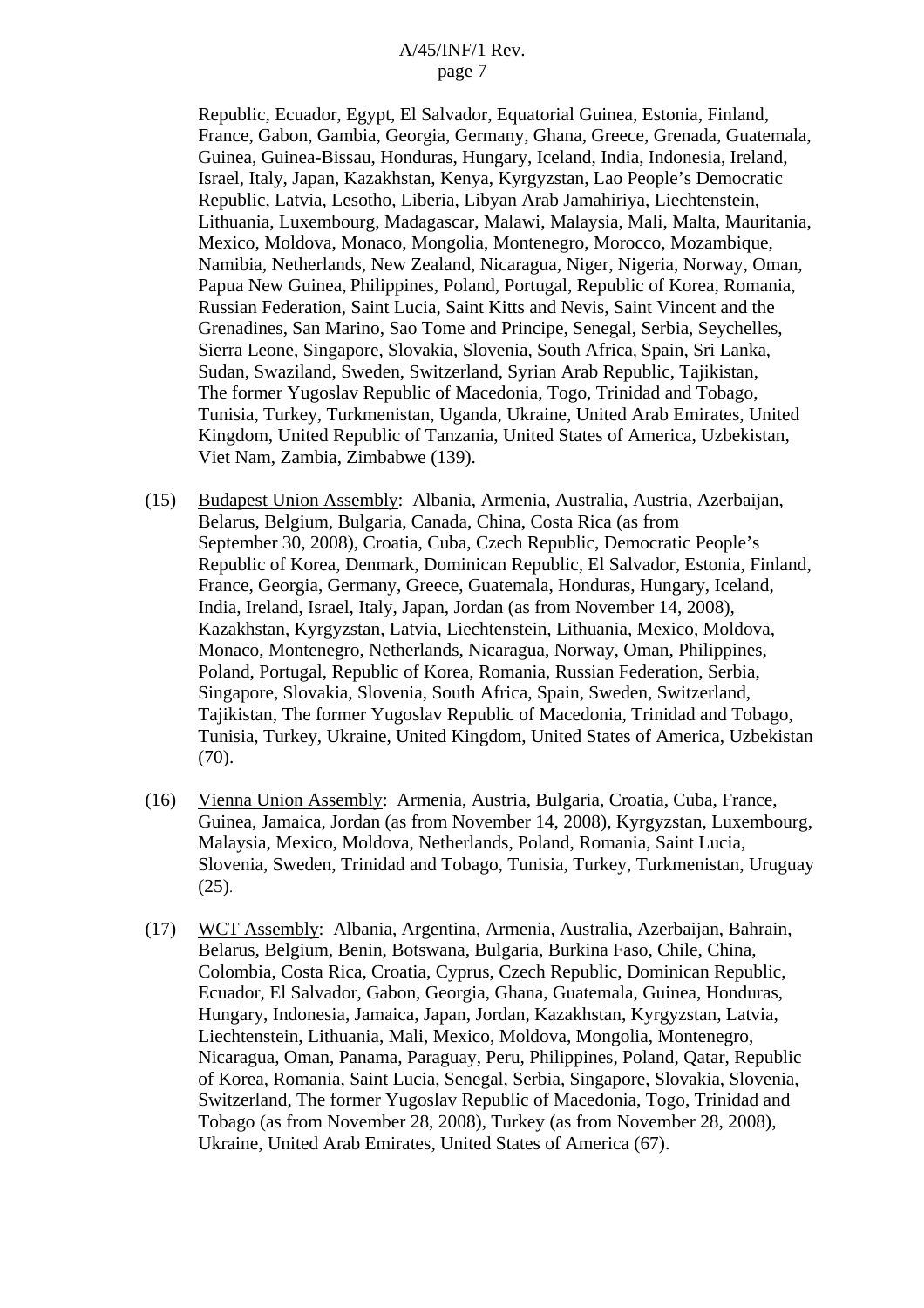- (18) WPPT Assembly: Albania, Argentina, Armenia, Australia, Azerbaijan, Bahrain, Belarus, Belgium, Benin, Botswana, Bulgaria, Burkina Faso, Chile, China , Colombia, Costa Rica, Croatia, Cyprus, Czech Republic, Dominican Republic, Ecuador, El Salvador, Gabon, Georgia, Guatemala, Guinea, Honduras, Hungary, Indonesia, Jamaica, Japan, Jordan, Kazakhstan, Kyrgyzstan, Latvia, Liechtenstein, Lithuania, Mali, Mexico, Moldova, Mongolia, Montenegro, Nicaragua, Oman, Panama, Paraguay, Peru, Philippines, Poland, Qatar, Romania, Saint Lucia, Senegal, Serbia, Singapore, Slovakia, Slovenia, Switzerland, The former Yugoslav Republic of Macedonia, Togo, Trinidad and Tobago (as from November 28, 2008), Turkey (as from November 28, 2008), Ukraine, United Arab Emirates, United States of America, Uruguay (66).
- (19) PLT Assembly: Bahrain, Croatia, Denmark, Estonia, Finland, Hungary, Kyrgyzstan, Moldova, Nigeria, Oman, Romania, Slovakia, Slovenia, Sweden, Switzerland, Ukraine, United Kingdom, Uzbekistan (18).

#### **Observers**

- 3. The following *States* may be represented by observers:
	- (1) in the WIPO GENERAL ASSEMBLY, any State which, without being a member of that Assembly, is a member of the WIPO Conference;
	- (2) in the WIPO CONFERENCE, any State which, without being a member of that Conference, is a member of the United Nations or of any of the United Nations specialized agencies (other than WIPO);
	- (3) in the WIPO COORDINATION COMMITTEE, any State which, without being a member of that Committee, is a member of the WIPO Conference;
	- (4) in the PARIS UNION ASSEMBLY, any State which is
		- (i) party to an Act of the Paris Convention which is earlier than the Stockholm (1967) Act,
		- (ii) a member of WIPO without falling into the preceding category and not being a member of the Paris Union Assembly;
	- (5) in the BERNE UNION ASSEMBLY, any State which is
		- (i) party to an Act of the Berne Convention which is earlier than the Stockholm (1967) Act,
		- (ii) a member of WIPO without falling into the preceding category and not being a member of the Berne Union Assembly;
	- (6) in the PARIS UNION EXECUTIVE COMMITTEE, any State which, without being a member of that Committee, is a member of the Paris Union;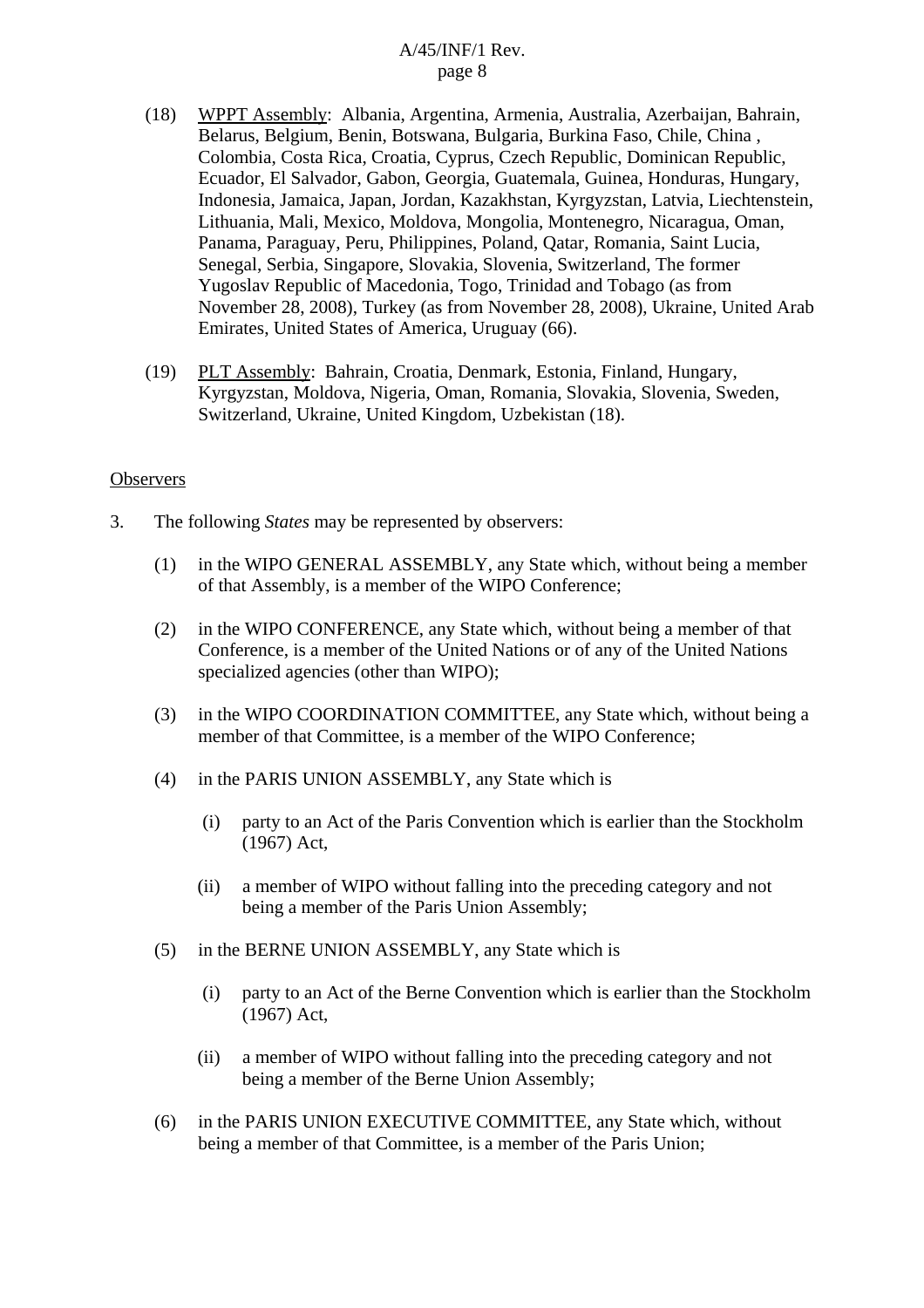- (7) in the BERNE UNION EXECUTIVE COMMITTEE, any State which, without being a member of that Committee, is a member of the Berne Union;
- (8) in the MADRID UNION ASSEMBLY, any State which, without being a member of that Assembly, is a member of the Paris Union;
- (9) in the HAGUE UNION ASSEMBLY, any State which, without being a member of that Assembly, is a member of the Paris Union;
- (10) in the NICE UNION ASSEMBLY, any State which, without being a member of that Assembly, is a member of the Paris Union;
- (11) in the LISBON UNION ASSEMBLY, any State which, without being a member of that Assembly, is a member of the Paris Union;
- (12) in the LOCARNO UNION ASSEMBLY, any State which, without being a member of that Assembly, is a member of the Paris Union;
- (13) in the IPC UNION ASSEMBLY, any State which, without being a member of that Assembly, is a member of the Paris Union;
- (14) in the PCT UNION ASSEMBLY, any State which, without being a member of that Assembly, is a member of the Paris Union;
- (15) in the BUDAPEST UNION ASSEMBLY, any State which, without being a member of that Assembly, is a member of the Paris Union;
- (16) in the VIENNA UNION ASSEMBLY, any State which, without being a member of that Assembly, is a member of the Paris Union;
- (17) in the WCT ASSEMBLY, any State which, without being a member of that Assembly, is a member of the WIPO Conference;
- (18) in the WPPT ASSEMBLY, any State which, without being a member of that Assembly, is a member of the WIPO Conference;
- (19) in the PLT ASSEMBLY, any State which, without being a member of that Assembly, is a member of the WIPO Conference.
- 4. The following o*bservers* have been invited to be represented:

# in all THE  $19<sup>2</sup>$  $19<sup>2</sup>$  $19<sup>2</sup>$  ASSEMBLIES OR BODIES REFERRED TO IN PARAGRAPH 1, ABOVE:

(i) Palestine;

<span id="page-8-0"></span> $\frac{1}{2}$  With the exception of the Coordination Committee, where the only observers are those States which, without being a member of that Committee, are members of the WIPO Conference.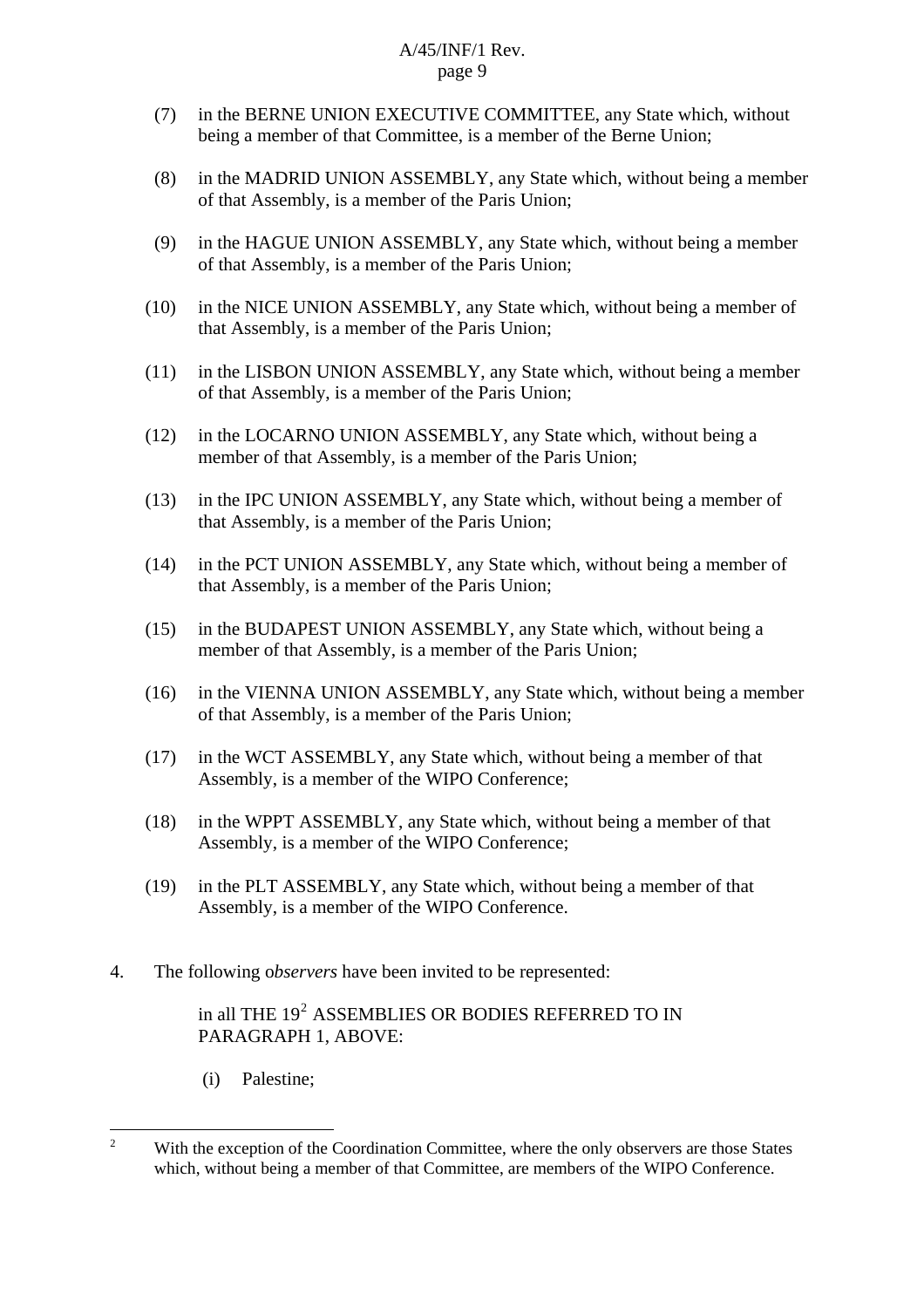- (ii) United Nations (UN), Food and Agriculture Organization of the United Nations (FAO), International Atomic Energy Agency (IAEA), International Bank for Reconstruction and Development (IBRD), International Civil Aviation Organization (ICAO), International Development Association (IDA), International Finance Corporation (IFC), International Fund for Agricultural Development (IFAD), International Labour Organization (ILO), International Maritime Organization (IMO), International Monetary Fund (IMF), International Telecommunication Union (ITU), United Nations Educational, Scientific and Cultural Organization (UNESCO), United Nations Industrial Development Organization (UNIDO), Universal Postal Union (UPU), World Health Organization (WHO), World Meteorological Organization (WMO) (17);
- (iii) African Intellectual Property Organization (OAPI), African Regional Intellectual Property Organization (ARIPO), Arab States Broadcasting Union (ASBU), Benelux Organization for Intellectual Property (BOIP), Eurasian Patent Organization (EAPO), European Patent Organisation (EPO), International Union for the Protection of New Varieties of Plants (UPOV), Interstate Council on the Protection of Industrial Property (ICPIP), Patent Office of the Cooperation Council for the Arab States of the Gulf (GCC Patent Office) (9);
- (iv) African Regional Centre for Technology (ARCT), African, Caribbean and Pacific Group of States (ACP Group), African Union (AU), Arab League Educational, Cultural and Scientific Organization (ALECSO), Arab Industrial Development and Mining Organization (AIDMO), Asian-African Legal Consultative Committee (AALCC), Association of South East Asian Nations (ASEAN), Caribbean Community (CARICOM), Central American Economic Integration Secretariat (SIECA), Commission of the European Communities (CEC), Commonwealth Fund for Technical Cooperation (CFTC), Commonwealth of Independent States (CIS), Commonwealth of Learning (COL), Commonwealth Secretariat, *Communauté économique et monétaire en Afrique centrale (CEMAC)*, Community of Portuguese-speaking Countries (CPLP), Conference of Latin American Authorities on Informatics (CALAI), Council of Europe (CE), Economic Community of the Great Lakes Countries (CEPGL), European Audiovisual Observatory, European Free Trade Association (EFTA), Federation of Arab Scientific Research Councils (FASRC), General Secretariat of the Andean Community, Hague Conference on Private International Law (HCCH), International Criminal Police Organization (INTERPOL), International Institute for the Unification of Private Law (UNIDROIT), International Olive Oil Council (IOOC), International Vine and Wine Office (IWO), Islamic Educational, Cultural and Scientific Organization (ISESCO), Latin American Economic System (SELA), Latin American Integration Association (LAIA), League of Arab States (LAS), *Rede de Informação Tecnológica Latino-Americana* (RITLA), *Secretaría General Iberoamericana* (SEGIB), *Organisation internationale de la Francophonie*  (OIF), Organization of American States (OAS), Organization of the Islamic Conference (OIC), South Centre, Southern African Development Community (SADC), World Trade Organization (WTO) (40);